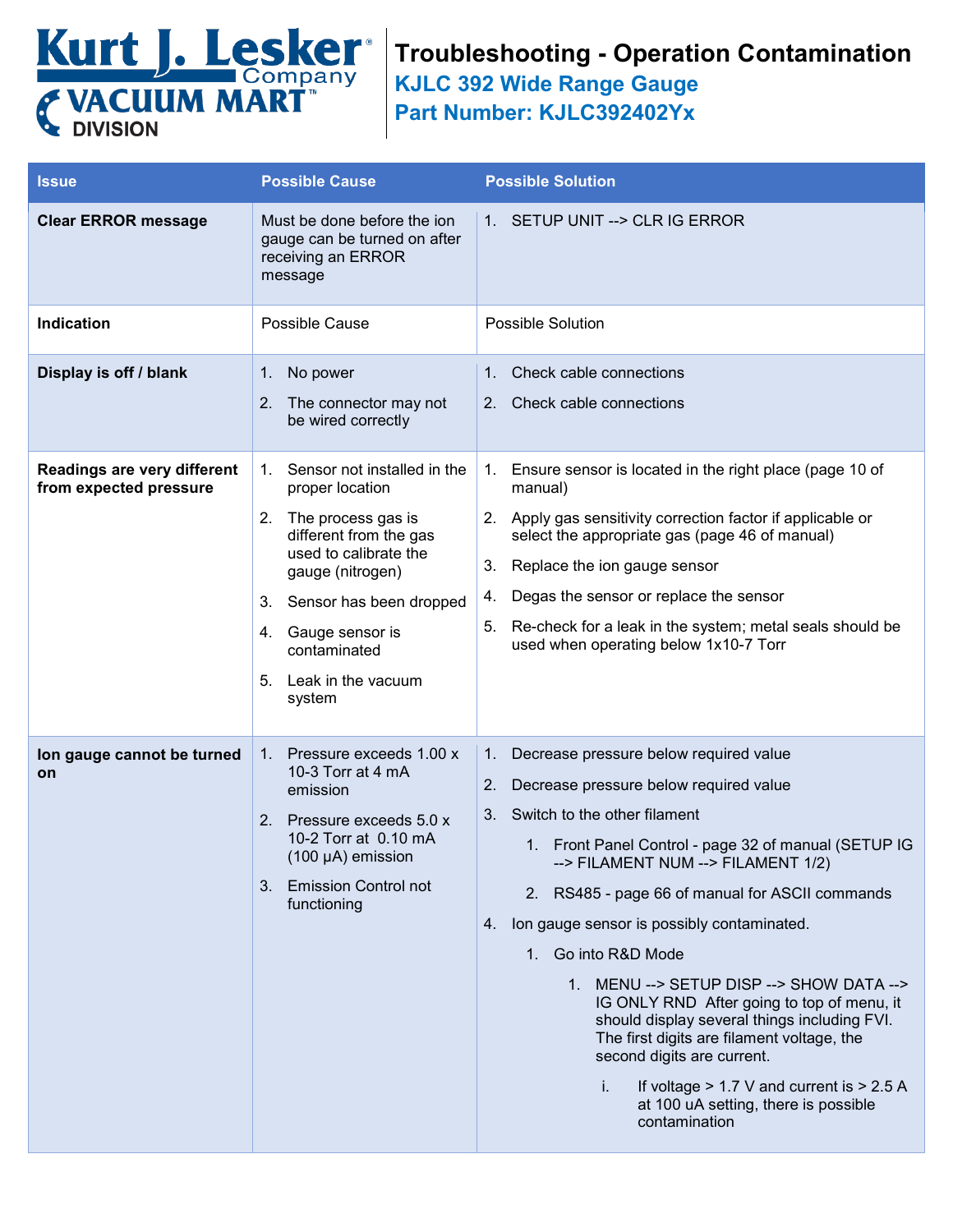|                                                                   |                     |    |                       | ii.                      | If voltage $> 2.3$ V and current is $> 2.7$ A<br>at 4 mA setting, there is possible<br>contamination.     |  |
|-------------------------------------------------------------------|---------------------|----|-----------------------|--------------------------|-----------------------------------------------------------------------------------------------------------|--|
|                                                                   |                     |    |                       |                          | 2. Degas sensor if values exceed limits from point 4.1                                                    |  |
|                                                                   |                     |    |                       | manual                   | 1. Degassing basic information, page 20 of                                                                |  |
|                                                                   |                     |    |                       |                          | 2. Front Panel Control --> DEGAS ON                                                                       |  |
|                                                                   |                     |    |                       |                          | 3. RS-485 - page 66 of manual for ASCII<br>commands                                                       |  |
|                                                                   |                     |    |                       |                          | 3. Re-check R&D Mode Values. If nothing changed,<br>sensor is contaminated.                               |  |
|                                                                   |                     | 5. |                       |                          | Check the resistance between filaments 1 and 2 (page 73)                                                  |  |
|                                                                   |                     |    |                       |                          | 1. Remove the ion gauge transducer from the control<br>module (page 78, steps 1-5)                        |  |
|                                                                   |                     |    | 2.                    | (page 73 of manual)      | Measure the resistance using an ohmmeter; a good<br>intact filament will have a resistance of 0.2 ohms    |  |
|                                                                   |                     |    |                       |                          |                                                                                                           |  |
|                                                                   |                     |    |                       |                          |                                                                                                           |  |
|                                                                   |                     | 6. | values<br>$1_{\cdot}$ |                          | Contact sales@lesker.com with R&D and resistance<br>Possibly need to replace the sensor                   |  |
| <b>Research Screen shows</b>                                      | 1. Filament is open | 1. |                       | Switch to other filament |                                                                                                           |  |
| filament Voltage is present<br>but filament current stays<br>at 0 |                     |    |                       | 1. Switch filament       |                                                                                                           |  |
|                                                                   |                     |    |                       |                          | a. Front panel - (SETUP IG --> FILAMENT NUM<br>$\rightarrow$ FILAMENT 1/2)                                |  |
|                                                                   |                     |    |                       |                          | b. RS485 - page 68 of manual                                                                              |  |
|                                                                   |                     | 2. |                       |                          | Check the resistance between filaments 1 and 2 (page 73)                                                  |  |
|                                                                   |                     |    |                       |                          | 1. Remove the ion gauge transducer from the control<br>module (page 78, steps 1-5)                        |  |
|                                                                   |                     |    |                       | (page 73 of manual)      | 2. Measure the resistance using an ohmmeter; a good<br>intact filament will have a resistance of 0.2 ohms |  |
|                                                                   |                     |    |                       |                          |                                                                                                           |  |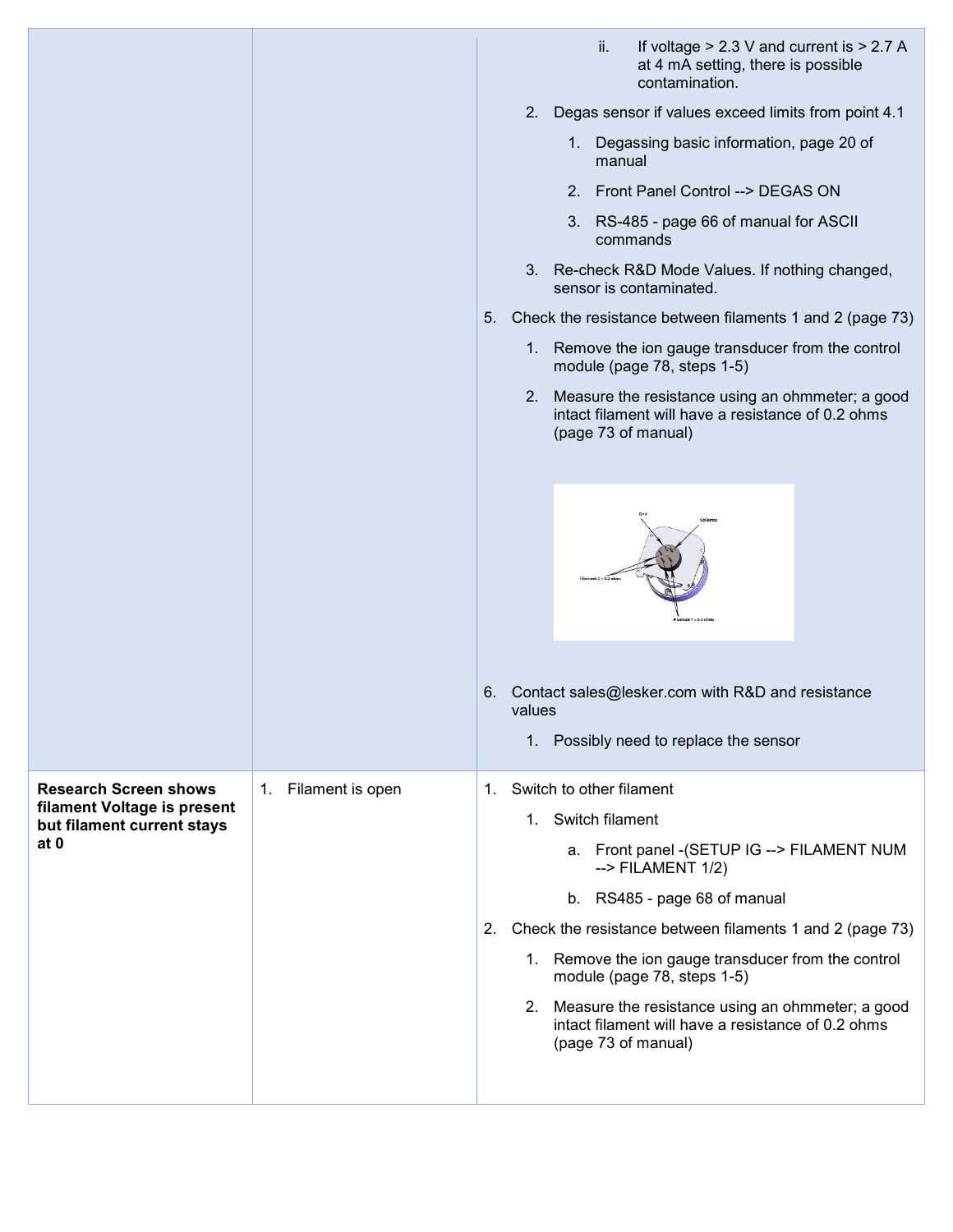|                                                                                                          |                                              | 3.<br>Contact sales@lesker.com with resistance values<br>3.<br>1. Possibly need to replace the sensor                                                                                                                                                                                                                                                                                                                                                                                                                                                                                                                                                                                                                                                                                                                                                                                                                                                                                                                                                                                                                                                                                                                                                    |
|----------------------------------------------------------------------------------------------------------|----------------------------------------------|----------------------------------------------------------------------------------------------------------------------------------------------------------------------------------------------------------------------------------------------------------------------------------------------------------------------------------------------------------------------------------------------------------------------------------------------------------------------------------------------------------------------------------------------------------------------------------------------------------------------------------------------------------------------------------------------------------------------------------------------------------------------------------------------------------------------------------------------------------------------------------------------------------------------------------------------------------------------------------------------------------------------------------------------------------------------------------------------------------------------------------------------------------------------------------------------------------------------------------------------------------|
| <b>Research screen shows</b><br>filament voltage and<br>current are present but<br>gauge is shutting off | 1. Filament is contaminated<br>or burned out | Check filament current<br>1.<br>1. MENU --> SETUP DISP --> SHOW DATA --> IG<br>ONLY RND After going to top of menu, it should<br>display several things including FVI. The first digits<br>are filament voltage, the second digits are current.<br>If voltage $> 1.7$ V and current is $> 2.5$ A at 100<br>a.<br>uA setting, there is possible contamination<br>If voltage $> 2.3$ V and current is $> 2.7$ A at 4<br>b.<br>mA setting, there is possible contamination.<br>Degas sensor if values exceed limits from point 1<br>2.<br>Degassing basic information, page 20 of manual<br>1.<br>Front Panel Control --> DEGAS ON<br>2.<br>3. RS-485 - page 66 of manual for ASCII commands<br>3. Re-check R&D Mode Values. If nothing changed, sensor<br>is contaminated.<br>4. Switch to other filament or replace sensor<br>1. Switch filament<br>a. Front panel - (SETUP IG --> FILAMENT NUM<br>$\leftarrow$ FILAMENT 1/2)<br>b. RS485 - page 68 of manual<br>Check the resistance between filaments 1 and 2 (page 73)<br>5.<br>1. Remove the ion gauge transducer from the control<br>module (page 78, steps 1-5)<br>2. Measure the resistance using an ohmmeter; a good<br>intact filament will have a resistance of 0.2 ohms<br>(page 73 of manual) |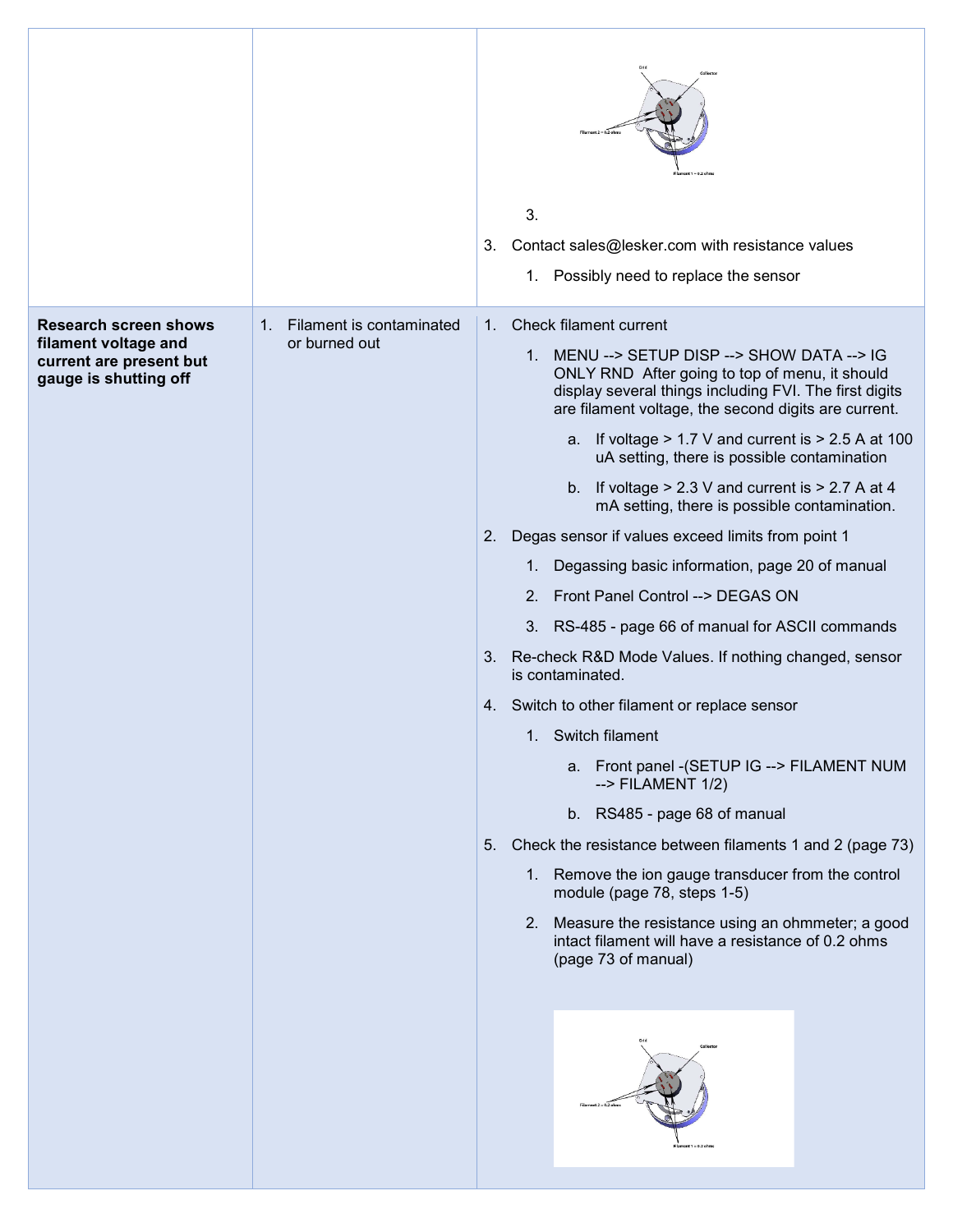| <b>Error Message -</b><br><b>OVERPRESSURE</b> | The calculated pressure<br>1.<br>is greater than the<br>maximum setting for<br>emission current. System<br>pressure is too high                                                                                         | Contact sales@lesker.com with R&D and resistance<br>6.<br>values<br>1. Possibly need to replace the sensor<br>1. Change to 100 µA emission current which will operate at<br>higher pressures or reduce pressure<br>1. Front panel Control- page 24 of manual (EMISSION<br>SEL --> 100 µA)<br>2. RS485 - page 66 of manual                                                                                                                                                                                                                                                                                                                                                                                                                                                                                                                                                                                                                                                                                                                                                                                                                                                                                                                                                                                                |
|-----------------------------------------------|-------------------------------------------------------------------------------------------------------------------------------------------------------------------------------------------------------------------------|--------------------------------------------------------------------------------------------------------------------------------------------------------------------------------------------------------------------------------------------------------------------------------------------------------------------------------------------------------------------------------------------------------------------------------------------------------------------------------------------------------------------------------------------------------------------------------------------------------------------------------------------------------------------------------------------------------------------------------------------------------------------------------------------------------------------------------------------------------------------------------------------------------------------------------------------------------------------------------------------------------------------------------------------------------------------------------------------------------------------------------------------------------------------------------------------------------------------------------------------------------------------------------------------------------------------------|
| <b>Error Message - EMIS FAIL</b>              | The desired emission<br>1.<br>current (IE) could not be<br>established.<br>Gauge contamination,<br>2.<br>possible coating on<br>filament or grid surfaces.<br>End of filament life<br>3.<br>4. System pressure too high | Reduce the pressure (if applicable)<br>$1_{\cdot}$<br><b>Check filament current</b><br>2.<br>1. MENU --> SETUP DISP --> SHOW DATA --> IG<br>ONLY RND After going to top of menu, it should<br>display several things including FVI. The first digits<br>are filament voltage, the second digits are current.<br>a. If voltage $> 1.7$ V and current is $> 2.5$ A at 100<br>uA setting, there is possible contamination<br>b. If voltage $> 2.3$ V and current is $> 2.7$ A at 4<br>mA setting, there is possible contamination.<br>Degas sensor if values exceed limits from point 2<br>3.<br>Degassing basic information, page 20 of manual<br>$1_{\cdot}$<br>2. Front Panel Control --> DEGAS ON<br>3. RS-485 - page 66 of manual for ASCII commands<br>4. Re-check R&D Mode Values. If nothing changed, sensor<br>is contaminated.<br>5. Switch to other filament or replace sensor<br>1. Switch filament<br>a. Front panel - (SETUP IG --> FILAMENT NUM<br>$\leftarrow$ FILAMENT 1/2)<br>b. RS485 - page 68 of manual<br>Check the resistance between filaments 1 and 2 (page 73)<br>6.<br>Remove the ion gauge transducer from the control<br>1.<br>module (page 78, steps 1-5)<br>2. Measure the resistance using an ohmmeter; a good<br>intact filament will have a resistance of 0.2 ohms<br>(page 73 of manual) |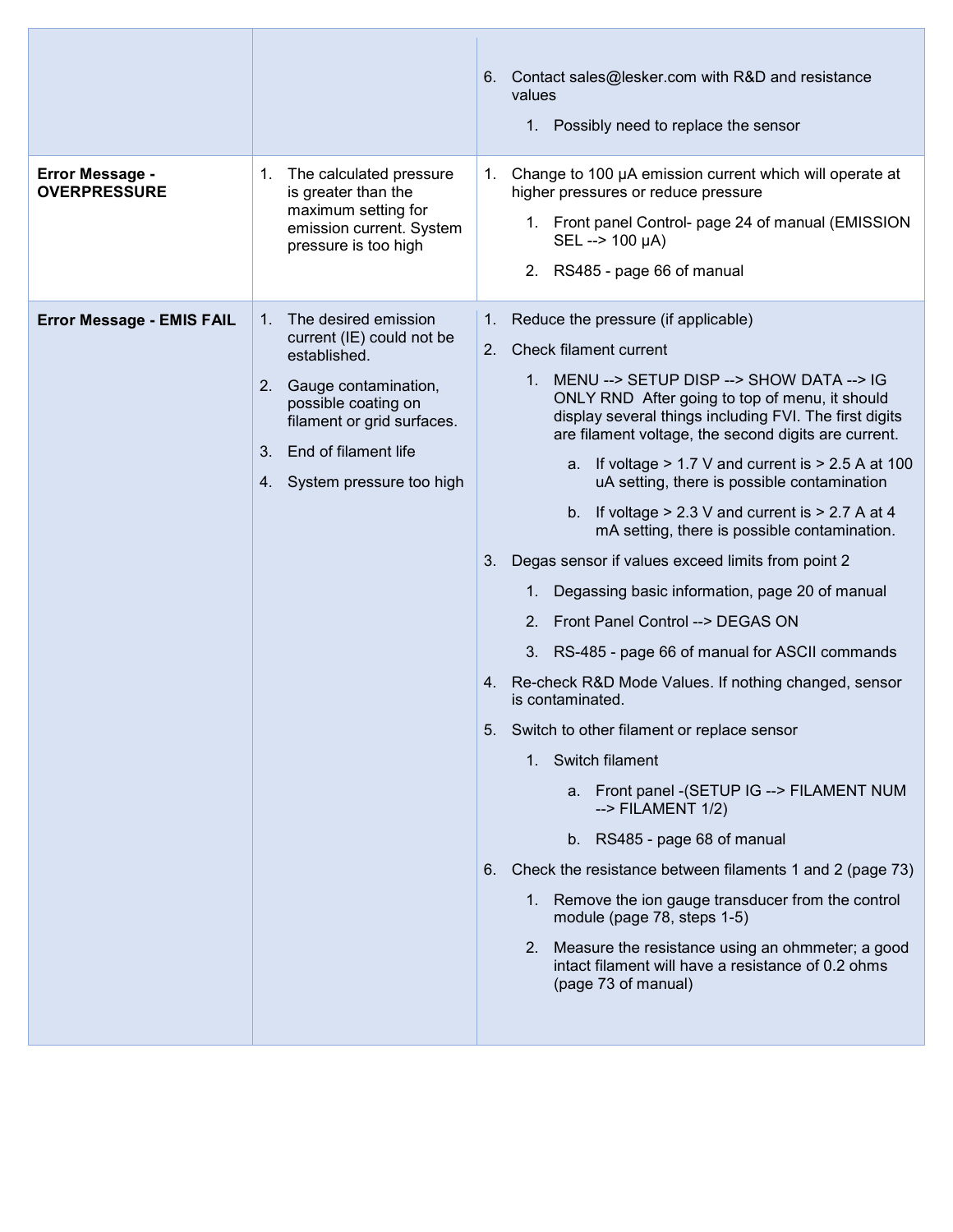|                                               |                                                                                                                                                                                       | Contact sales@lesker.com with R&D and resistance<br>7.<br>values<br>1. Possibly need to replace the sensor                                                                                                                                                                                                                                                                                                                                                                                                                                                                                                                                                                                                                                                                                                                                                                                                                                                                                                                                                                                                                                                                                                                                                |
|-----------------------------------------------|---------------------------------------------------------------------------------------------------------------------------------------------------------------------------------------|-----------------------------------------------------------------------------------------------------------------------------------------------------------------------------------------------------------------------------------------------------------------------------------------------------------------------------------------------------------------------------------------------------------------------------------------------------------------------------------------------------------------------------------------------------------------------------------------------------------------------------------------------------------------------------------------------------------------------------------------------------------------------------------------------------------------------------------------------------------------------------------------------------------------------------------------------------------------------------------------------------------------------------------------------------------------------------------------------------------------------------------------------------------------------------------------------------------------------------------------------------------|
| <b>Error Message - ION CUR</b><br><b>FAIL</b> | The ion current (IC) is<br>1.<br>below the minimum<br>parameter. Sensor<br>contamination, possible<br>coating on collector<br>inhibiting ion collection<br>Electrometer failure<br>2. | Check filament current<br>1.<br>1. MENU --> SETUP DISP --> SHOW DATA --> IG<br>ONLY RND After going to top of menu, it should<br>display several things including FVI. The first digits<br>are filament voltage, the second digits are current.<br>a. If voltage $> 1.7$ V and current is $> 2.5$ A at 100<br>uA setting, there is possible contamination<br>b. If voltage $> 2.3$ V and current is $> 2.7$ A at 4<br>mA setting, there is possible contamination.<br>Degas sensor if values exceed limits from point 1<br>2.<br>Degassing basic information, page 20 of manual<br>1.<br>Front Panel Control --> DEGAS ON<br>2.<br>3. RS-485 - page 66 of manual for ASCII commands<br>Re-check R&D Mode Values. If nothing changed, sensor<br>3.<br>is contaminated.<br>Switch to other filament or replace sensor<br>4.<br>1. Switch filament<br>a. Front panel - (SETUP IG --> FILAMENT NUM<br>$\rightarrow$ FILAMENT 1/2)<br>b. RS485 - page 68 of manual<br>Check the resistance between filaments 1 and 2 (page 73)<br>5.<br>1. Remove the ion gauge transducer from the control<br>module (page 78, steps 1-5)<br>2. Measure the resistance using an ohmmeter; a good<br>intact filament will have a resistance of 0.2 ohms<br>(page 73 of manual) |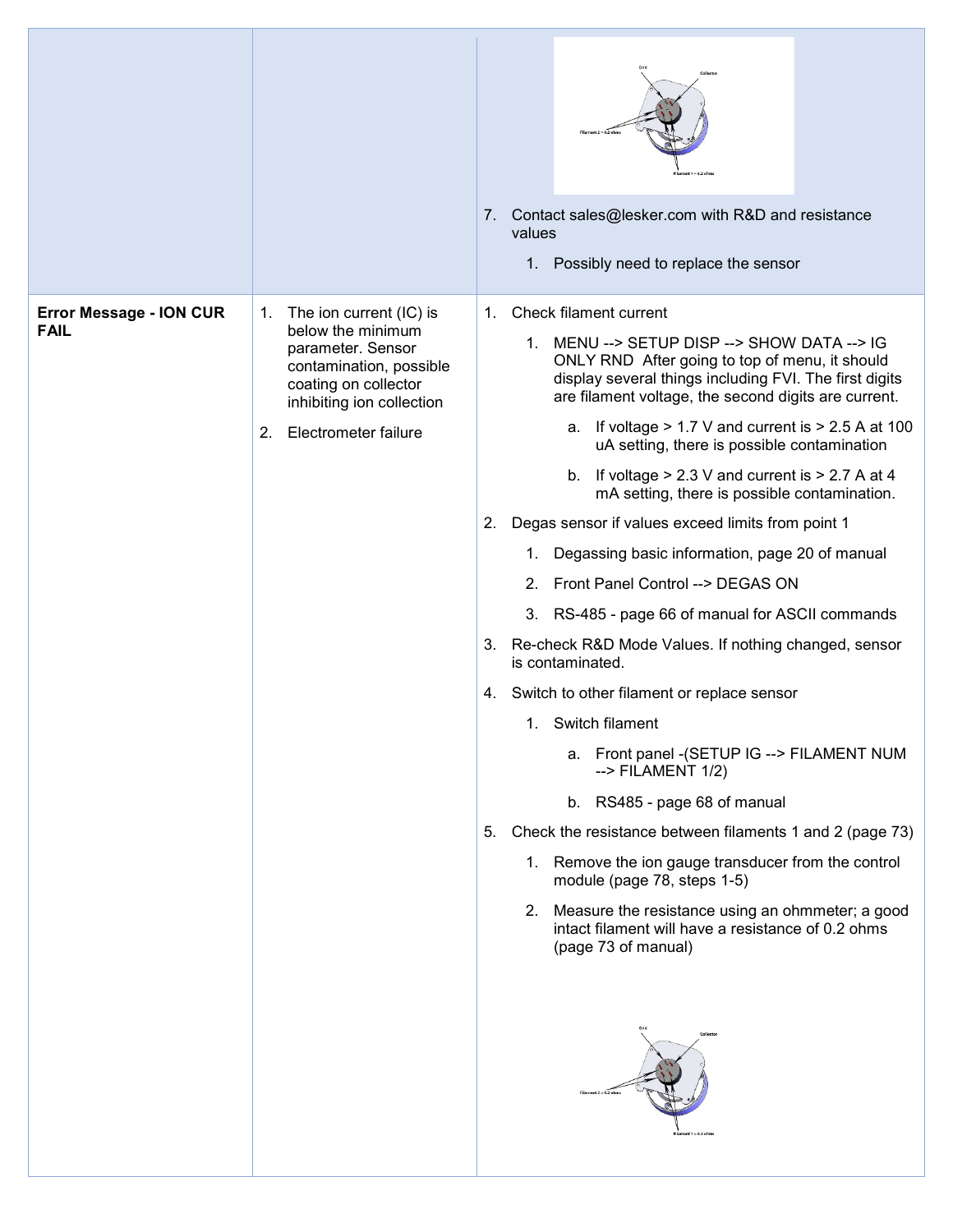|                                                                                                                                   |                                                                                                                                    | 6. Contact sales@lesker.com with R&D and resistance<br>values<br>1. Possibly need to replace the sensor                                                                                                                                                                                                                                                                                                                                                                                                                                                                                      |
|-----------------------------------------------------------------------------------------------------------------------------------|------------------------------------------------------------------------------------------------------------------------------------|----------------------------------------------------------------------------------------------------------------------------------------------------------------------------------------------------------------------------------------------------------------------------------------------------------------------------------------------------------------------------------------------------------------------------------------------------------------------------------------------------------------------------------------------------------------------------------------------|
| <b>Error Message - LV Failure</b>                                                                                                 | 1. The filament voltage<br>could not be established;<br>electronics failure.                                                       | 1. Contact sales@lesker.com with R&D and Resistance<br>Values (see Error Message - EMIS FAIL for instructions<br>on how to obtain these values)                                                                                                                                                                                                                                                                                                                                                                                                                                              |
| Error Message - LV OVR<br><b>PRW</b>                                                                                              | The power applied to the<br>1.<br>filament is at maximum<br>without establishing an<br>emission current                            | 1. Contact sales@lesker.com with R&D and Resistance<br>Values (see Error Message - EMIS FAIL for instructions<br>on how to obtain these values)                                                                                                                                                                                                                                                                                                                                                                                                                                              |
| F1 or F2 open                                                                                                                     | 1. Filament 1 or 2 is open<br><b>Faulty electronics</b><br>2.                                                                      | 1. Check the resistance between filaments 1 and 2 (page 73)<br>1. Remove the ion gauge transducer from the control<br>module (page 78, steps 1-5)<br>Measure the resistance using an ohmmeter; a good<br>2.<br>intact filament will have a resistance of 0.2 ohms<br>(page 73 of manual)<br>3.<br>Contact sales@lesker.com with resistance values<br>2.                                                                                                                                                                                                                                      |
|                                                                                                                                   |                                                                                                                                    | <b>R&amp;D MODE Troubleshooting</b><br>1. MENU --> SETUP DISP --> SHOW DATA --> IG ONLY<br><b>RND</b>                                                                                                                                                                                                                                                                                                                                                                                                                                                                                        |
| Filament voltage values are<br>present for several<br>seconds immediately after<br>turning IG ON, but then the<br>values are zero | 1. Filament is contaminated<br>or filament has reached<br>end-of-useful operating<br>life for required emission<br>current setting | Degas sensor<br>$1_{\cdot}$<br>Degassing basic information, page 20 of manual<br>Front Panel Control --> DEGAS ON<br>2.<br>3. RS-485 - page 66 of manual for ASCII commands<br>2. Re-check R&D Mode Values. If nothing changed, sensor<br>is contaminated.<br>3. Switch emission current setting from initial setting and re-<br>start the IG; make several attempts to establish emission<br>current at both 100 µA and 4 mA.<br>1. Front panel - page 31 (EMISSION SEL --> 4mA /<br>100 uA)<br>2. RS485 - page 66 of manual<br>Switch to second filament or replace ion gauge sensor<br>4. |